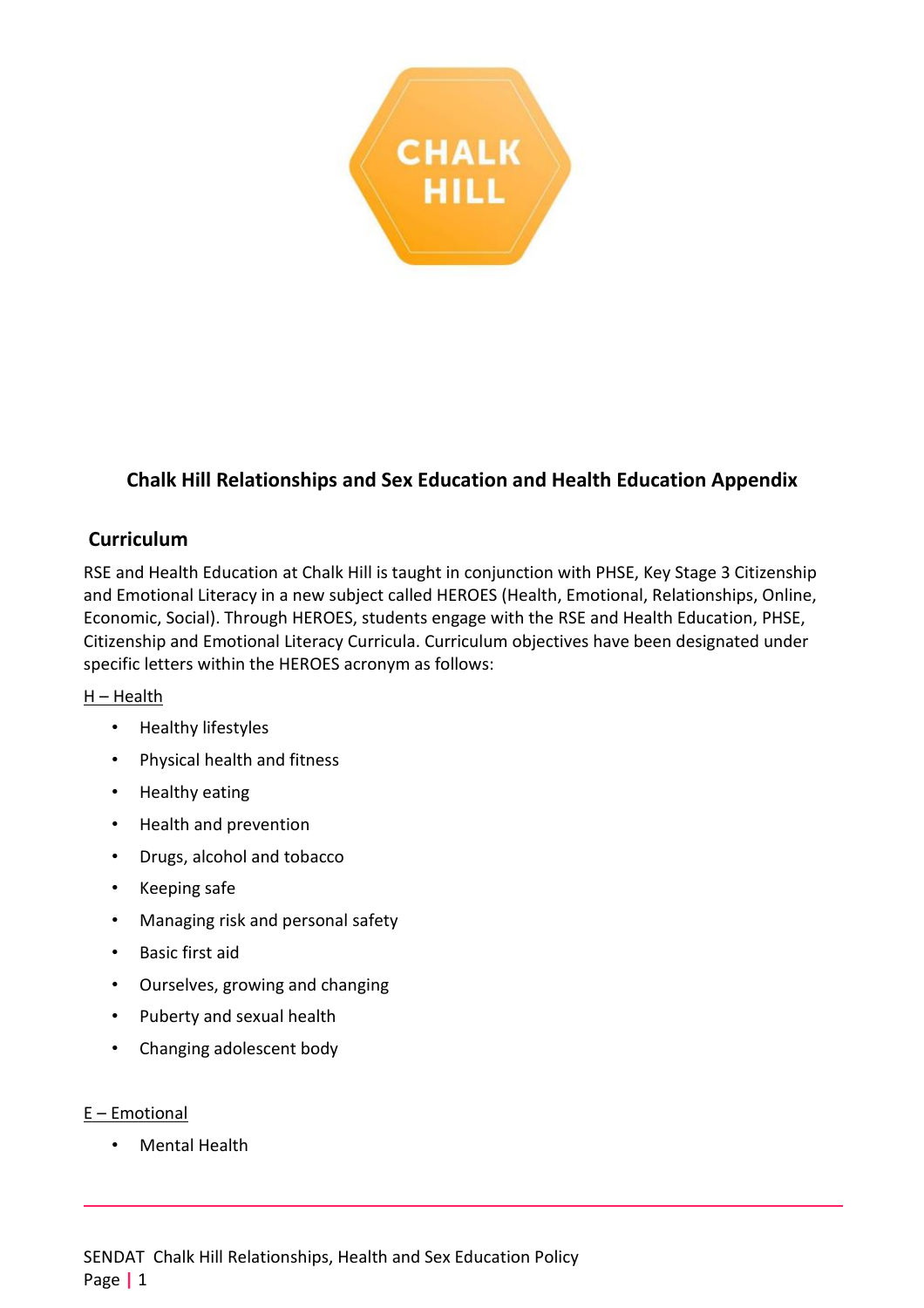

- Self concept
- Emotional wellbeing

#### R – Relationships

- Families and close positive relationships
- Friendships
- Relationship values
- Respectful relationships
- Safe relationships
- Intimate relationships
- Consent
- Contraception and parenthood
- Sexual relationships
- Forming and maintaining respectful relationships.

#### O – Online

- Media literacy and digital resilience.
- Online relationships
- Internet safety and harms
- Online and media

#### E – Economic

- Learning skills
- Economic Wellbeing: Aspirations, work and career.
- Choices and pathways.
- Work and career.
- Employment rights and responsibilities.
- Financial choices.
- Money.

#### $S - Social$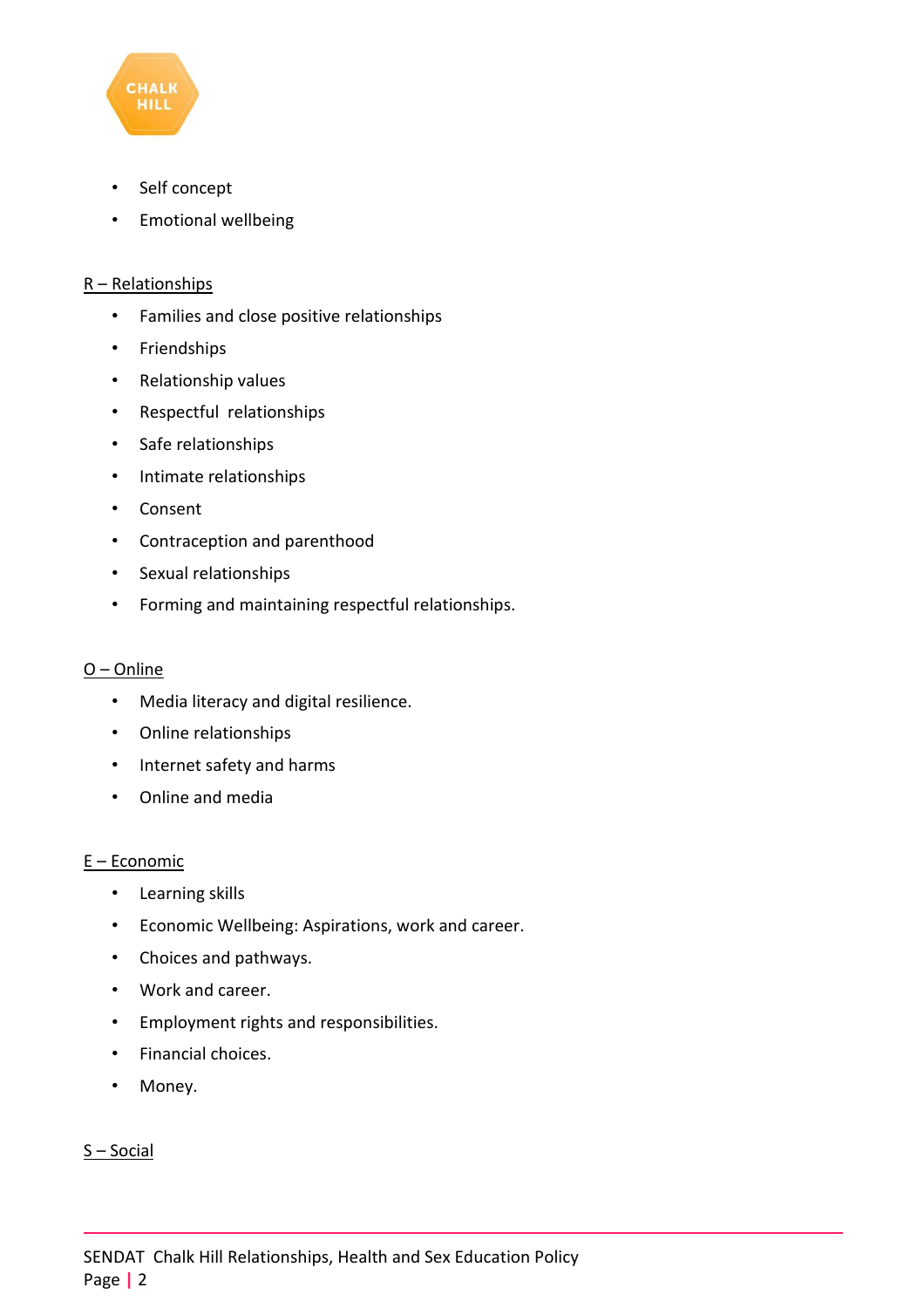

- Respecting self and others
- Managing hurtful behaviour and bullying
- Bullying, abuse and discrimination.
- Shared responsibilities.
- Communities.
- The development of the political system of democratic government in the United Kingdom, including the roles of citizens, Parliament and the monarch.
- The operation of Parliament, including voting and elections, and the role of political parties.
- The precious liberties enjoyed by the citizens of the United Kingdom.
- The nature of rules and laws and the justice system, including the role of the police and the operation of courts and tribunals.
- Protected Characteristics, as set out in the Equality Act (2010).

We have developed the curriculum taking into account the age, needs and feelings of students. If students ask questions outside the scope of this policy, teachers will respond in an appropriate manner to support understanding.

# **Delivery of RSE and Health Education**

Chalk Hill appreciates that the teaching and learning of Relationships, Health and Sex Education starts at home. As such, our RSE and Health Education programme reinforces the learning that takes place at home, supporting it, and correcting any misconceptions. RSE and Health Education is taught within the context of family life taking care to ensure that there is no stigmatisation of children based on their home circumstances (families can include single parent families, LGBT+ parents, families headed by grandparents, adoptive parents, foster parents/carers amongst other structures), along with reflecting sensitively that some children may have a different structure of support around them (for example: looked after children or young carers). RSE and Health Education is also sensitive to the beliefs, religious or otherwise, of students and their families, and ensures that all topics are discussed in at atmosphere of openness, tolerance and respect.

### **Curriculum**

RSE and Health Education is taught as part of our HEROES curriculum, as stated above. HEROES is delivered in a spiral model, meaning that objectives are covered initially and then returned to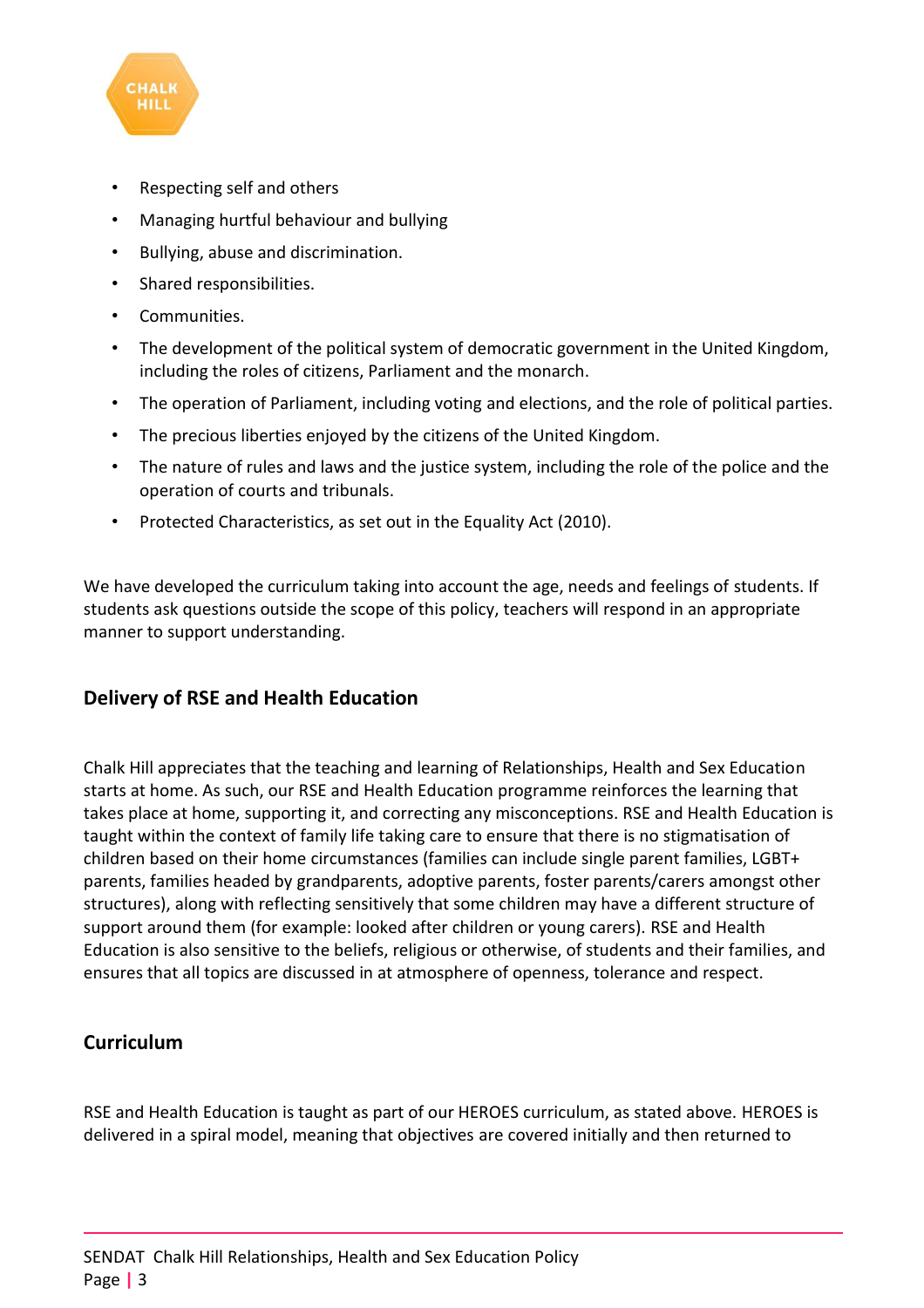

throughout the academic year. Each letter of the HEROES acronym receives half a term of teaching time in each academic year.

The students at Chalk Hill need specific support and input to help develop their emotional literacy. Therefore, Every Friday HEROES Lesson is dedicated to working through the RSE and Health Education/PHSE objectives that are specific to mental health and wellbeing. On top of this, the second HEROES lesson on a Thursday afternoon is dedicated to therapeutic interventions and selfregulation. Teachers know their students best, and thus know which curriculum objectives need the most emphasis. As long as they are covering broad range of the objectives throughout the academic year, they have some freedom as to how much time they spend on each objective. Multiple objectives can be covered in a single lesson.

All curriculum objectives are covered over a two year period. A yearly rolling scheme of work is produced in collaboration with all stakeholders. The HEROES one year rolling scheme of work is a live working document that can be edited throughout the year to reflect the changing needs of the cohort. Topics for each unit are based on the feedback from student consultations, parent consultations, and staff consultations. They reflect what each set of stakeholders feels needs emphasis. We cannot fit all curriculum objectives into the two year cycle, so priority is given to those that are deemed the most pertinent and necessary. Furthermore, our students are typically at Chalk Hill on a short term basis. Therefore, an editable plan is deemed most appropriate. This selection of topic areas is also informed by the topic areas that children of a similar age to our cohort are studying mainstream settings.

The spiral curriculum model allows students to return to previous learning, refresh understanding, remember key concepts, and for teachers to reinforces the key messages of RSE and Health Education. So, learning will be recapped throughout the year.

Teachers' planning ensures that there is a varied approach to the teaching and learning of RSE and Health Education. These approaches include, but are not limited to class discussions, reflection time, cross curricular approaches, problem solving activities, the use of relevant literature to stimulate learning. Due to the nature of the school, we have small classes. This means that teachers can tailor their lessons to a high degree. This ensures that all students can access learning, regardless of any barrier to learning, whether that is SEND, SEMH or another underlying difficulty.

The RSE and Health Education objectives are covered in all other curriculum subjects. As part of planning, teachers ensure that RSE and Health Education topics are touched on as part of learning, and encourage discussion as part of the lesson. Tangents for unplanned discussion are factored in to learning. Students are praised for showing or developing their understanding of RSE and Health Education as part of a curriculum learning.

Biological aspects of RSE and Health Education are taught within the science curriculum, and other aspects are included in Religious Education. Students may also receive stand-alone sex education sessions delivered by a trained health professional as and when appropriate. These are in addition to the RSE and Health Education curriculum, and do not replace it.

Each class has a HEROES board, which displays useful information to help students make informed decisions, examples of good quality RSE and Health Education work, and resources to help develop understanding. These boards also display the section of the Equality Act (2010) which refers to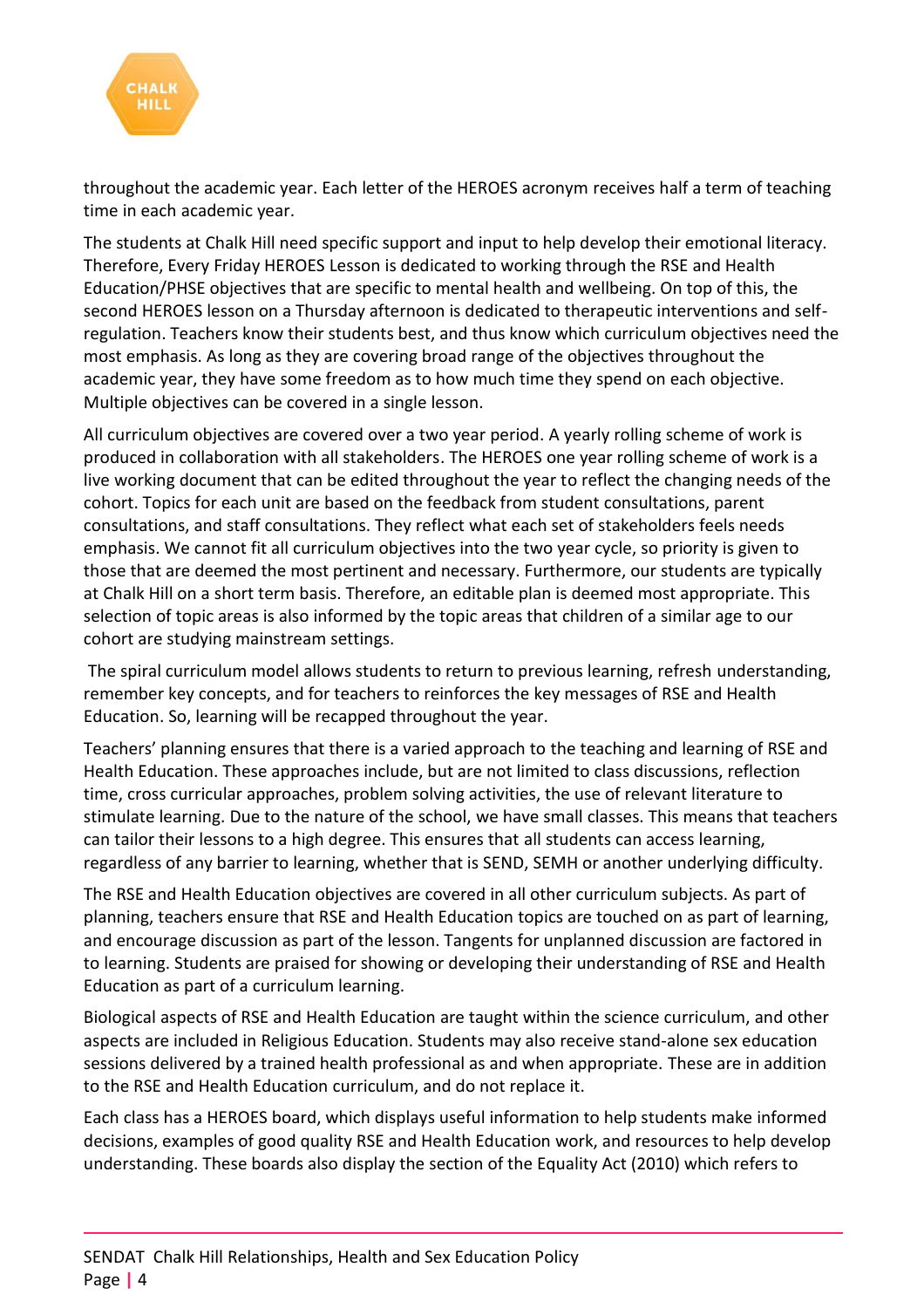

protected characteristics. Students are regularly reminded about the importance of treating all people equally and without discrimination, regardless of background.

Alongside formal curriculum learning, there are visits to the school by different organisations. There are also excursions and less formal educational experiences. These are in place to enhance and reinforce learning.

The academy's approach to marking now includes positive feedback when students include references to the values that are related to RHSE in their work.

# **Whole School Approach**

At Chalk Hill we appreciate that the teaching and learning of Relationships, Health and Sex Education needs to permeate through all areas of school life. To this end, we ensure that the whole school approach embodies the values that RSE and Health Education endeavours to imbue in each child. At Chalk Hill we do this by:

- Ensuring that any and all instances of discrimination are addressed to ensure increased inclusivity.
- Maintaining a welcoming and nurturing staff that is approachable and embodies the values of positive relationships.
- Using the appropriate language as stated in the Equality Act (2010) when discussed protected characteristics.
- Ensuring that students have a voice through the school council and through pupil perception interviews.
- Providing therapeutic interventions for pupils to help address issues around mental health.
- Using a trauma informed approach to teaching.
- Giving out rewards and praise for examples of positive behaviour towards others.
- Providing information and guidance so that students know who they can talk to about any issues they may have relating to anything that they learn about in RSE and Health Education.
- Ensuring that all staff have up to date RSE and Health Education training so that they feel confident to implement the curriculum and embody the values that are set out in the statutory requirements.
- Maintaining positive relationships with parents, to ensure that any issues that they are concerned about can be addressed.
- Ensuring that our website is updated with the latest RSE and Health Education guidance and curriculum content.
- Ensuring that students are provided with the tolls to safeguard themselves.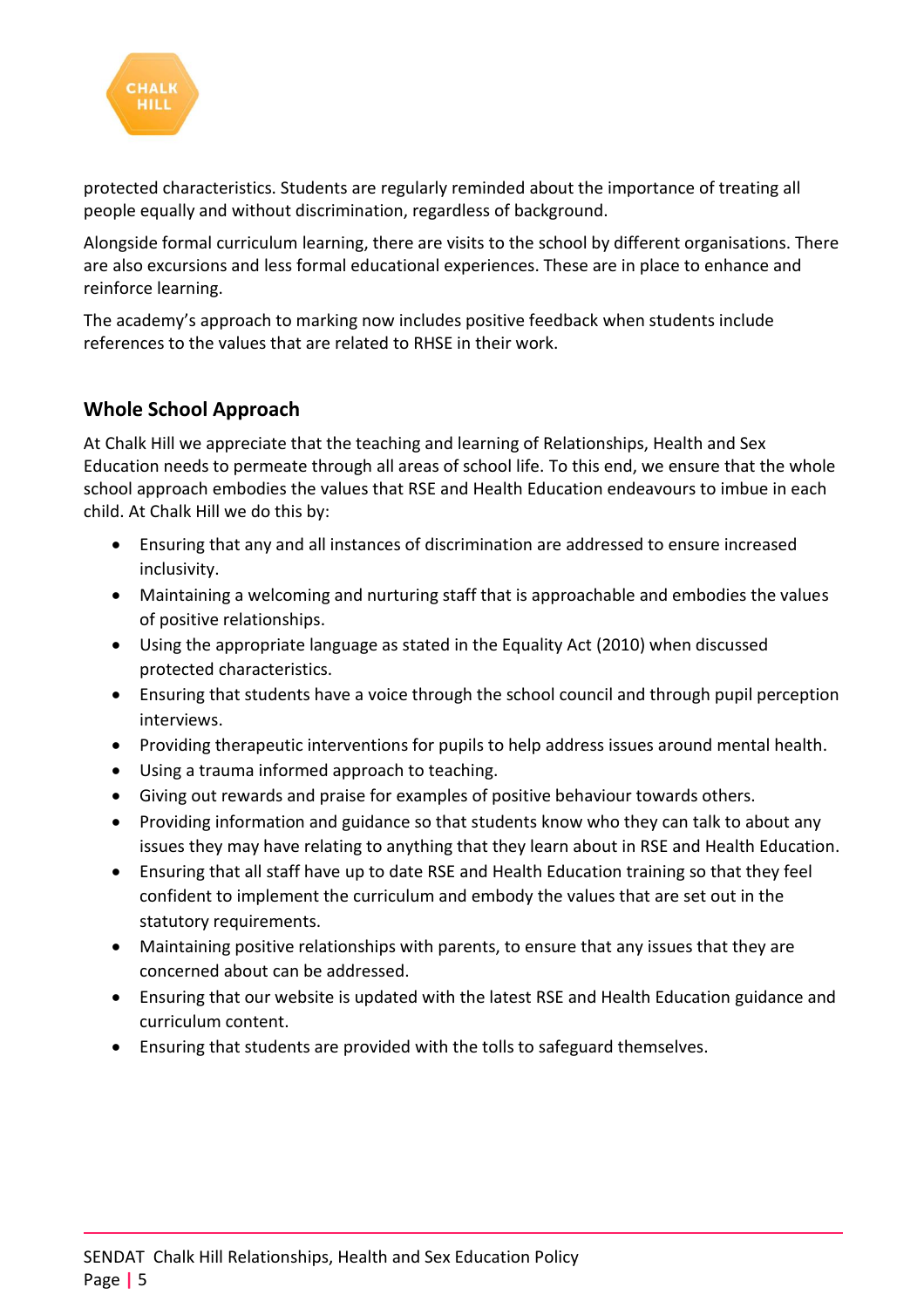

### **Monitoring arrangements**

The delivery of RSE and Health Education is monitored by the HEROES lead through work scrutiny, moderation and report sampling. The HEROES lead also provides teaching staff with a list of requirements to ensure consistency of teaching and learning of RSE and Health Education across the school.

Students' development in RSE and Health Education is monitored by teaching staff as part of our internal assessment systems.

This policy will be reviewed annually by the HEROES lead. Any significant changes will be approved by trust leadership.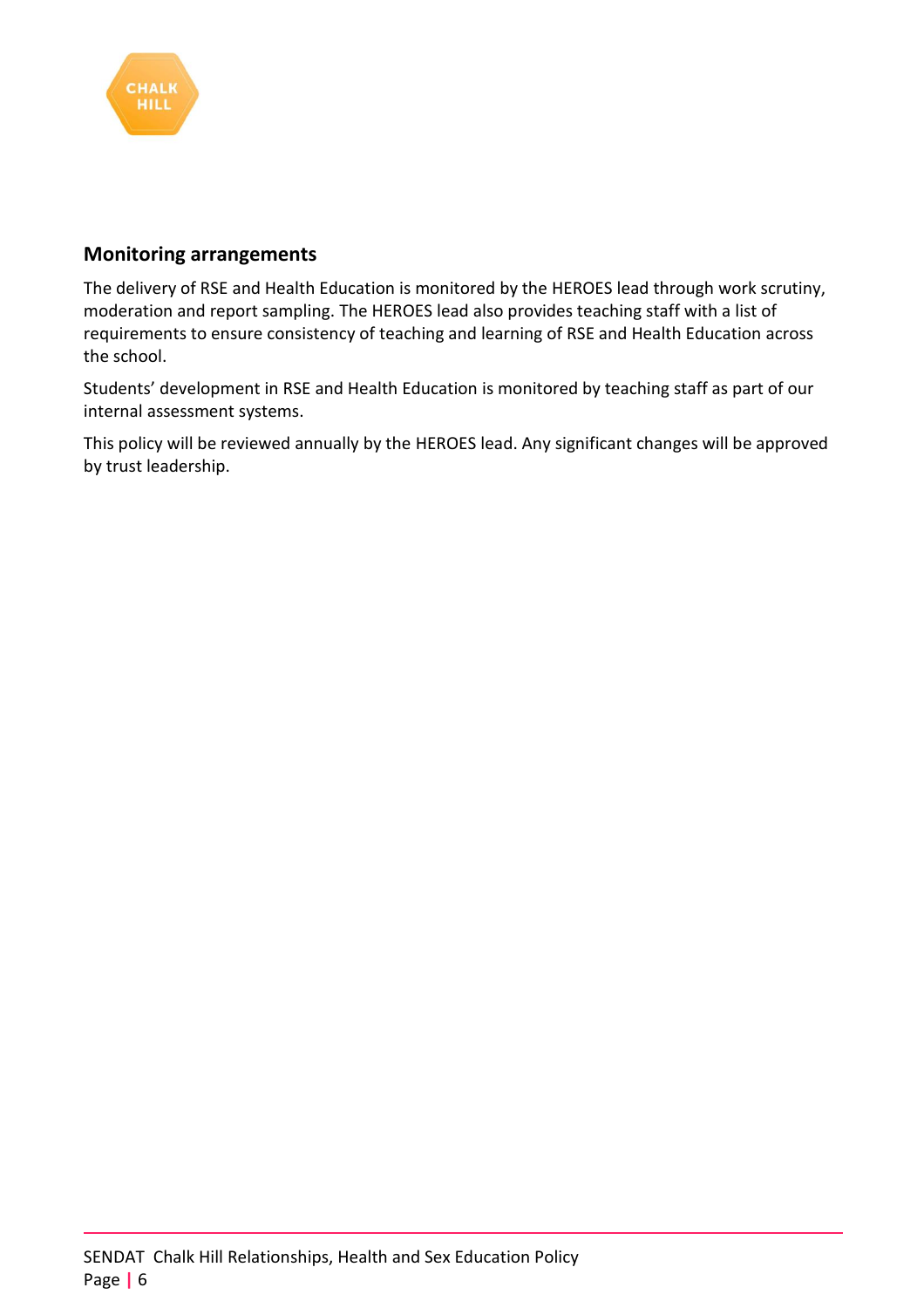

**Appendix 1: Curriculum map**

**HEROES One Year rolling scheme of work.**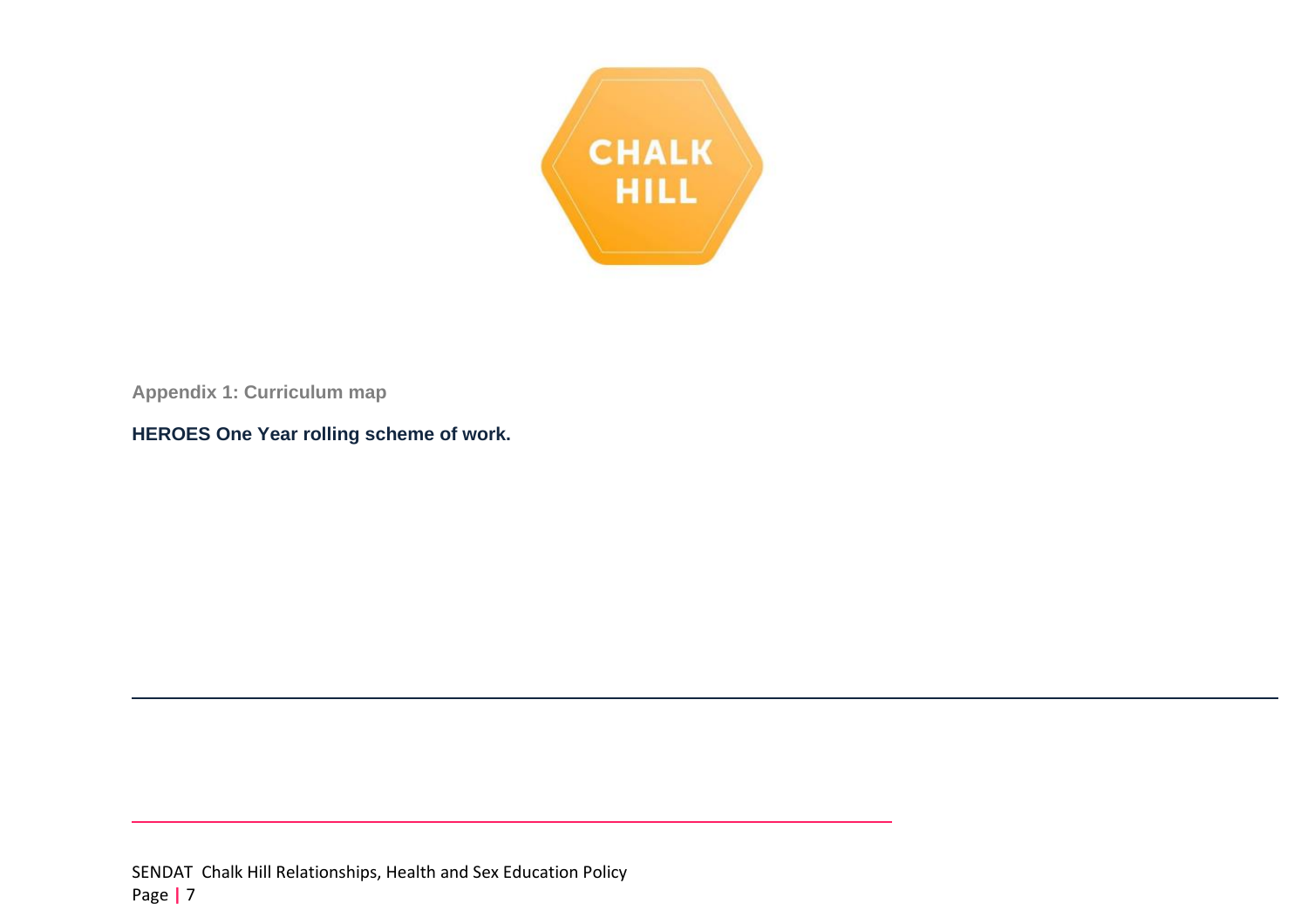

The HEROES one year rolling scheme of work is a live working document that can be edited throughout the year to reflect the changing needs of the cohort. Topics for each unit are based on the feedback from student consultations, parent consultations, and staff consultations. They reflect what each set of stakeholders feels needs emphasis. We cannot fit all curriculum objectives into the two year cycle, so priority is given to those that are deemed the most pertinent and necessary. Furthermore, our students are typically at Chalk Hill on a short term basis. Therefore, an editable plan is deemed most appropriate. This selection of topic areas is also informed by the topic areas that children of a similar age to our cohort are studying mainstream settings.

|                                             | <b>HEROES Unit</b> | PHSE Association programme of study Objectives |  |
|---------------------------------------------|--------------------|------------------------------------------------|--|
|                                             |                    | (This covers all statutory content)            |  |
| R - Relationships<br>Positive relationships |                    |                                                |  |
| Autumn<br>1                                 |                    | <b>Protected characteristics</b>               |  |
|                                             |                    |                                                |  |
|                                             | $S - Social$       | Bullying, abuse and discrimination             |  |
|                                             |                    | Political system                               |  |
| Autumn<br>2                                 |                    |                                                |  |
|                                             |                    |                                                |  |
|                                             | $H - Health$       | Basic first aid                                |  |
|                                             |                    | Ourselves, growing and changing                |  |
| $\blacktriangleright$                       |                    | Puberty and sexual health                      |  |
| Spring                                      |                    | Changing adolescent body                       |  |
|                                             |                    | Managing risk and personal safety              |  |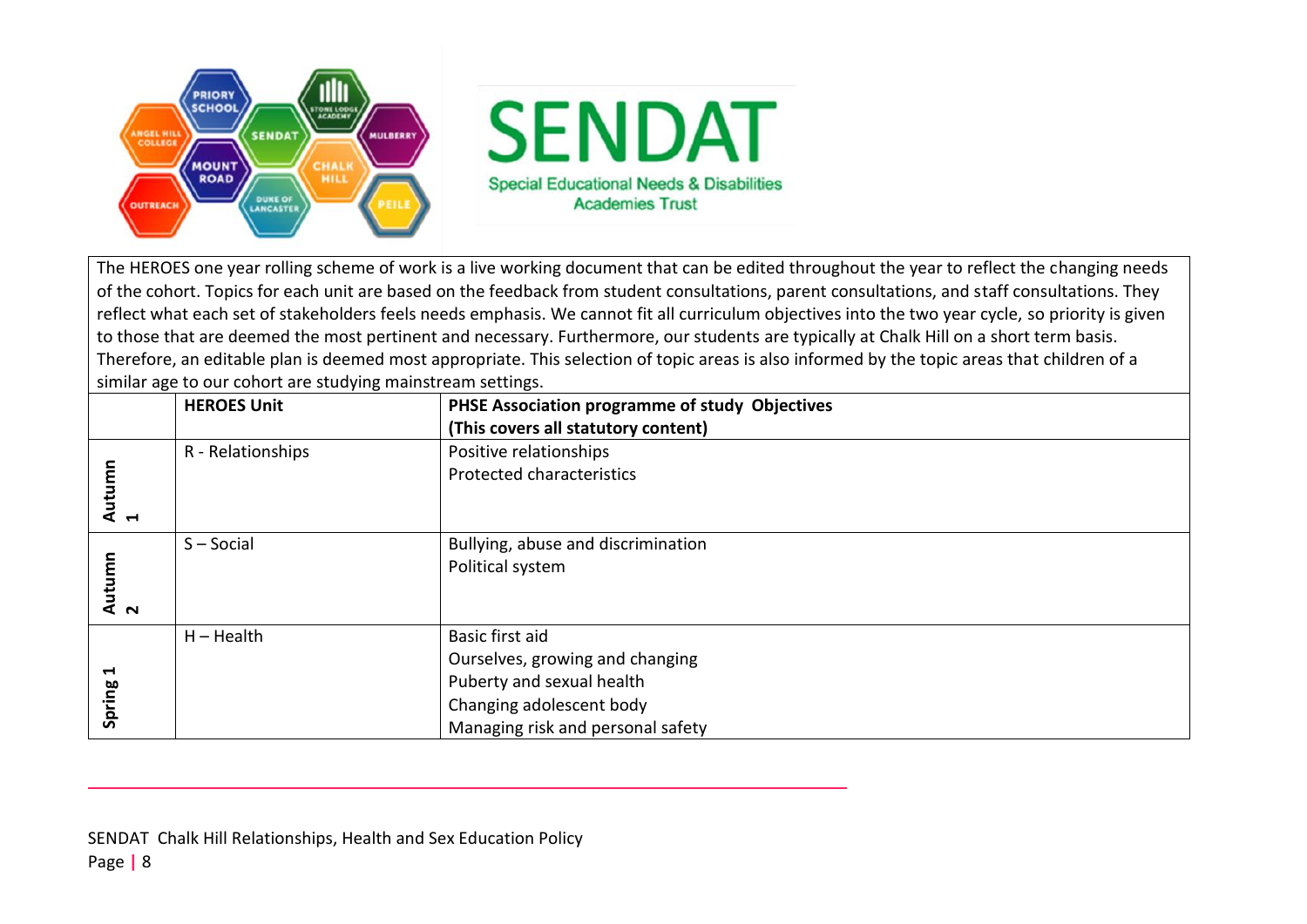

|                                                                                                                                                                                                                                                                                                                                                                                                                                                                                                                                                                                                                                                                                                                                                                                                                                                                                                                                                                                                                                                         | $H/R$ – Health and Relationships               | Safe relationships           |  |  |  |
|---------------------------------------------------------------------------------------------------------------------------------------------------------------------------------------------------------------------------------------------------------------------------------------------------------------------------------------------------------------------------------------------------------------------------------------------------------------------------------------------------------------------------------------------------------------------------------------------------------------------------------------------------------------------------------------------------------------------------------------------------------------------------------------------------------------------------------------------------------------------------------------------------------------------------------------------------------------------------------------------------------------------------------------------------------|------------------------------------------------|------------------------------|--|--|--|
|                                                                                                                                                                                                                                                                                                                                                                                                                                                                                                                                                                                                                                                                                                                                                                                                                                                                                                                                                                                                                                                         |                                                | Intimate relationships       |  |  |  |
| Spring 2                                                                                                                                                                                                                                                                                                                                                                                                                                                                                                                                                                                                                                                                                                                                                                                                                                                                                                                                                                                                                                                |                                                | Consent                      |  |  |  |
|                                                                                                                                                                                                                                                                                                                                                                                                                                                                                                                                                                                                                                                                                                                                                                                                                                                                                                                                                                                                                                                         |                                                | Contraception and parenthood |  |  |  |
|                                                                                                                                                                                                                                                                                                                                                                                                                                                                                                                                                                                                                                                                                                                                                                                                                                                                                                                                                                                                                                                         |                                                | Sexual relationships         |  |  |  |
| Summe<br>$\mathbf{r}$                                                                                                                                                                                                                                                                                                                                                                                                                                                                                                                                                                                                                                                                                                                                                                                                                                                                                                                                                                                                                                   | $O$ – Online                                   | Internet safety and harms    |  |  |  |
|                                                                                                                                                                                                                                                                                                                                                                                                                                                                                                                                                                                                                                                                                                                                                                                                                                                                                                                                                                                                                                                         | E - Economic                                   | <b>Financial choices</b>     |  |  |  |
|                                                                                                                                                                                                                                                                                                                                                                                                                                                                                                                                                                                                                                                                                                                                                                                                                                                                                                                                                                                                                                                         |                                                | Choices and pathways         |  |  |  |
| Summe<br>r2                                                                                                                                                                                                                                                                                                                                                                                                                                                                                                                                                                                                                                                                                                                                                                                                                                                                                                                                                                                                                                             |                                                |                              |  |  |  |
| Emotional - The students at Chalk Hill need specific support and input to help develop their emotional literacy. Therefore, Every Friday<br>HEROES Lesson is dedicated to working through the RHSE/PHSE objectives that are specific to mental health and wellbeing. On top of this, the<br>second HEROES lesson on a Thursday afternoon is dedicated to therapeutic interventions and self-regulation. Teachers know their students<br>best, and thus know which curriculum objectives need the most emphasis. As long as they are covering broad range of the below objectives<br>throughout the academic year, they have some freedom as to how much time they spend on each objective. Multiple objectives can be<br>covered in a single lesson. As this is a spiral curriculum model, it starts with KS2 objectives, then moves onto KS3 objectives, so that key<br>concepts can be learnt, and then revisited and deeper understanding can be developed. It therefore may seem as if curriculum content is<br>being repeated. This is deliberate. |                                                |                              |  |  |  |
| Evidence of curriculum coverage comes through work in books, photos of activities, records of activities (including motional logs). Much of<br>this learning does not take place in a formal setting or structure, and can be spontaneous.                                                                                                                                                                                                                                                                                                                                                                                                                                                                                                                                                                                                                                                                                                                                                                                                              |                                                |                              |  |  |  |
|                                                                                                                                                                                                                                                                                                                                                                                                                                                                                                                                                                                                                                                                                                                                                                                                                                                                                                                                                                                                                                                         | Please see the Emotional scheme of work below. |                              |  |  |  |
|                                                                                                                                                                                                                                                                                                                                                                                                                                                                                                                                                                                                                                                                                                                                                                                                                                                                                                                                                                                                                                                         |                                                |                              |  |  |  |
|                                                                                                                                                                                                                                                                                                                                                                                                                                                                                                                                                                                                                                                                                                                                                                                                                                                                                                                                                                                                                                                         | 2021 Chalk Hill RSE Policy Appendix (002) - 9  | www.sendat.academy           |  |  |  |

#### **Please see the Emotional scheme of work below.**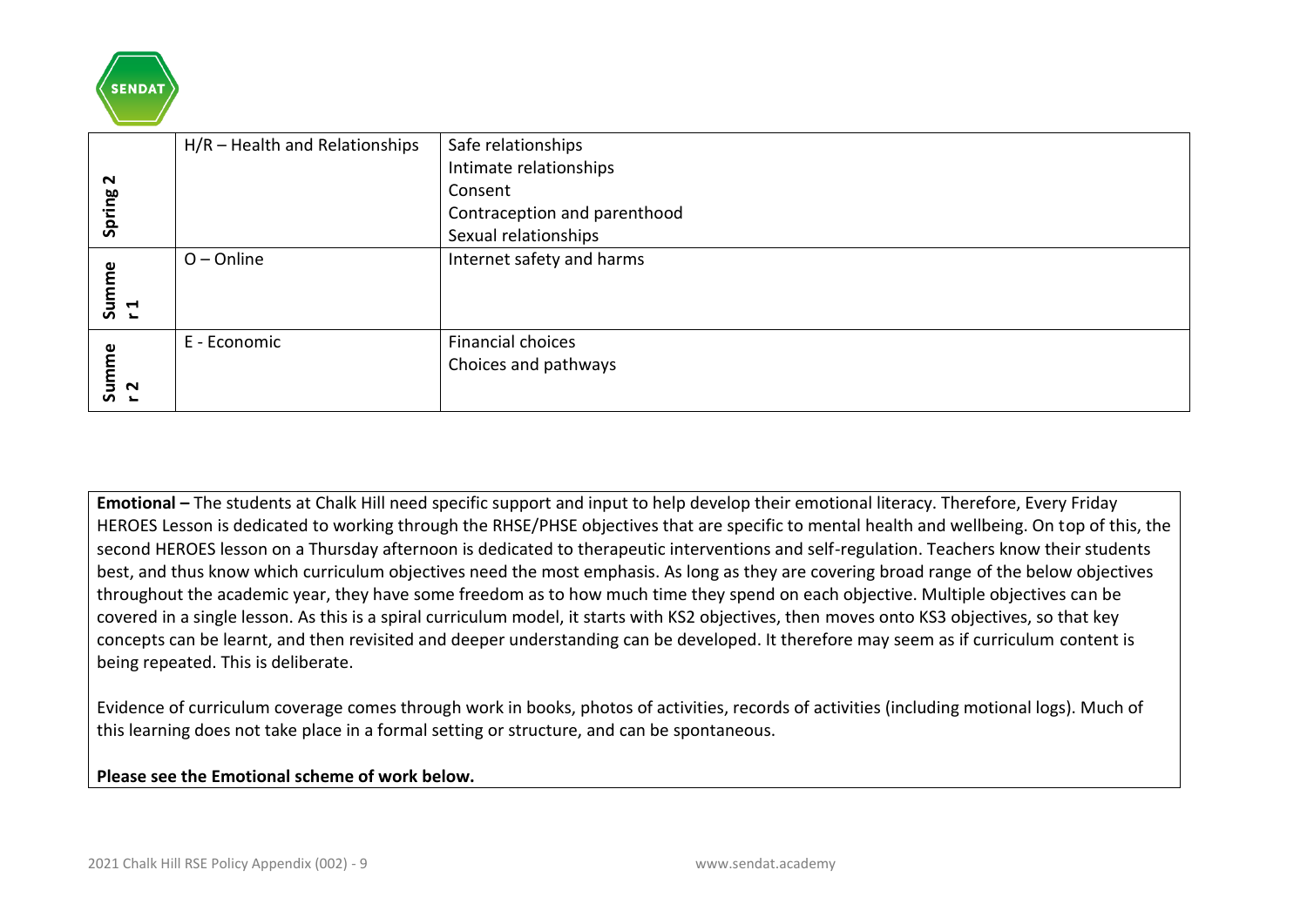

| Understand that mental health, just like physical health, is part of<br>daily life; the importance of taking care of mental health. | Use the Emotional Literacy Planning that we already have in place<br>to cover the curriculum objectives. |
|-------------------------------------------------------------------------------------------------------------------------------------|----------------------------------------------------------------------------------------------------------|
|                                                                                                                                     | These can be found in OneDrive > Teachers > HEROES > Emotional                                           |
|                                                                                                                                     | Then select the relevant folder.                                                                         |
|                                                                                                                                     | The units are entitled:                                                                                  |
| Learn about strategies and behaviours that support mental health                                                                    | Empathy                                                                                                  |
| - including how good quality sleep, physical exercise/time                                                                          | <b>Growth Mindset</b>                                                                                    |
| outdoors, being involved in community groups, doing things for                                                                      | Self Regulation                                                                                          |
| others, clubs, and activities, hobbies and spending time with                                                                       | <b>Self Awareness</b>                                                                                    |
| family and friends can support mental health and wellbeing.                                                                         | Teamwork                                                                                                 |
|                                                                                                                                     |                                                                                                          |
| Recognise that feelings can change over time and range in                                                                           |                                                                                                          |
| intensity                                                                                                                           |                                                                                                          |
| Learn about everyday things that affect feelings and the                                                                            |                                                                                                          |
| importance of expressing feelings.                                                                                                  |                                                                                                          |
| Develop a varied vocabulary to use when talking about feelings;                                                                     |                                                                                                          |
| about how to express feelings in different ways.                                                                                    |                                                                                                          |
|                                                                                                                                     |                                                                                                          |
| Develop strategies to respond to feelings, including intense or                                                                     |                                                                                                          |
| conflicting feelings.                                                                                                               |                                                                                                          |
|                                                                                                                                     |                                                                                                          |
|                                                                                                                                     |                                                                                                          |
| How to manage and respond to feelings appropriately and                                                                             |                                                                                                          |
| proportionately in different situations.                                                                                            |                                                                                                          |
|                                                                                                                                     |                                                                                                          |
|                                                                                                                                     |                                                                                                          |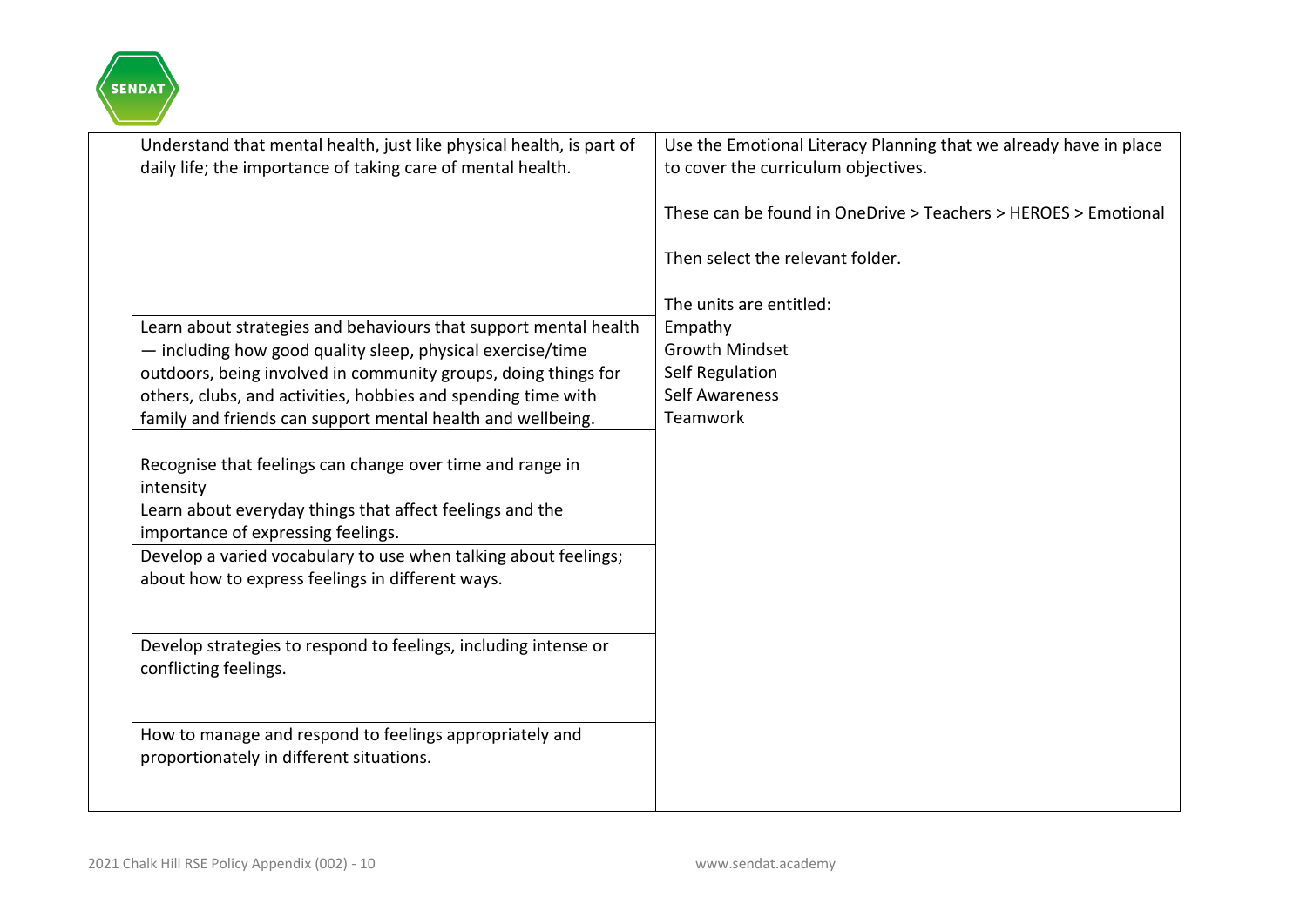

| Recognise warning signs about mental health and wellbeing and<br>how to<br>seek support for themselves and others.                                                                             |  |  |
|------------------------------------------------------------------------------------------------------------------------------------------------------------------------------------------------|--|--|
| Recognise that anyone can experience mental ill health; that most<br>difficulties can be resolved with help and support; and that it is<br>important to discuss feelings with a trusted adult. |  |  |
| Learn about change and loss, including death, and how these can<br>affect feelings, ways of expressing and managing grief and<br>bereavement.                                                  |  |  |
| Develop problem-solving strategies for dealing with emotions,<br>challenges and change, including the transition to new schools.                                                               |  |  |
| Appreciate how we are all unique; that recognising and<br>demonstrating personal strengths build self-confidence, self-<br>esteem and good health and wellbeing.                               |  |  |
| Understand what can affect wellbeing and resilience (e.g. life<br>changes,<br>relationships, achievements and employment).                                                                     |  |  |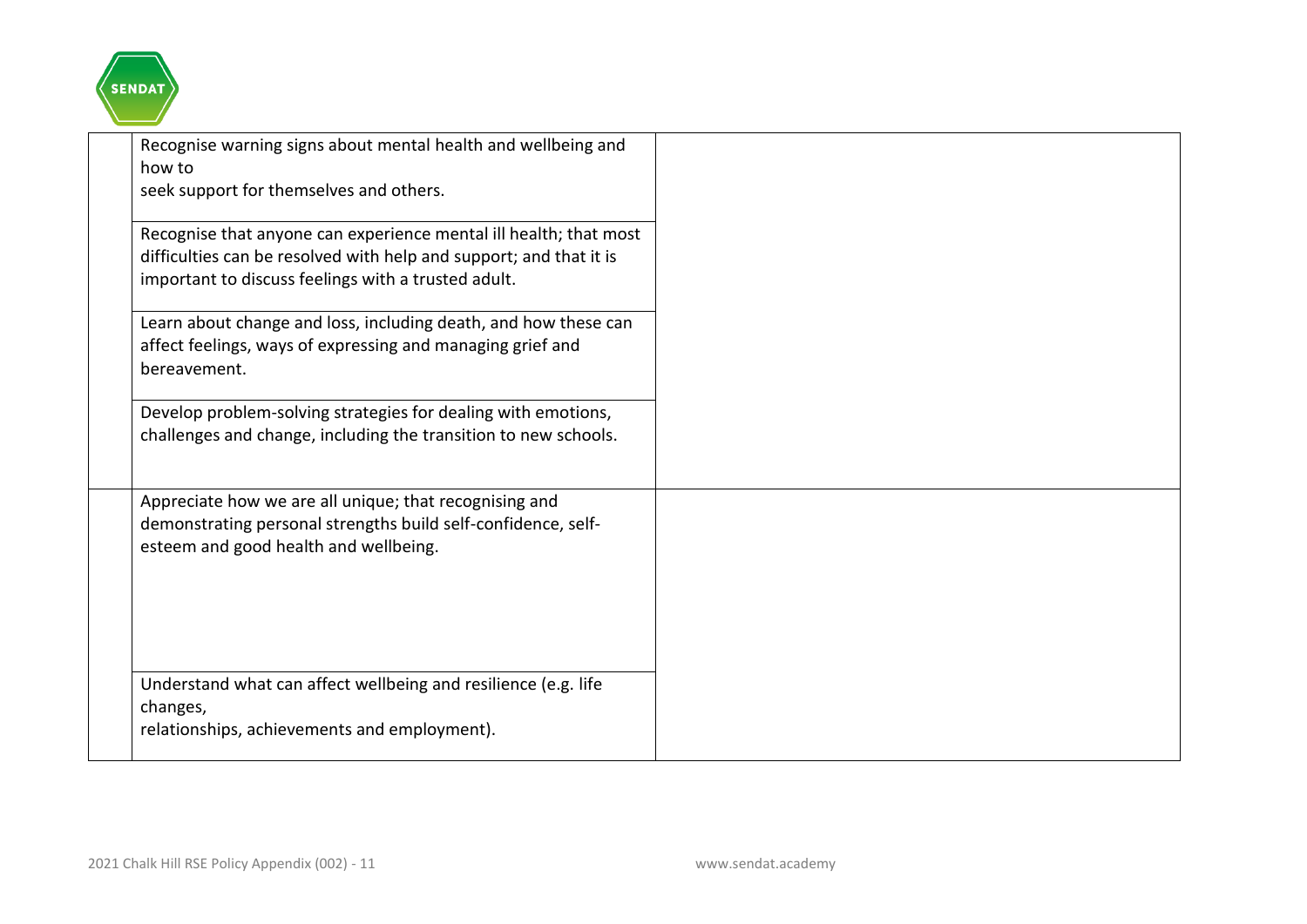

| Understand the impact that media and social media can have on<br>how people think about themselves and express themselves,<br>including regarding body image, physical and mental health.<br>Develop simple strategies to help build resilience to negative<br>opinions, judgements and comments. |  |
|---------------------------------------------------------------------------------------------------------------------------------------------------------------------------------------------------------------------------------------------------------------------------------------------------|--|
| Recognise and manage internal and external influences on<br>decisions which affect health and wellbeing.                                                                                                                                                                                          |  |
| Identify and articulate a range of emotions accurately and<br>sensitively,<br>using appropriate vocabulary.                                                                                                                                                                                       |  |
| Identify characteristics of mental and emotional health and<br>strategies for<br>managing these.                                                                                                                                                                                                  |  |
| Understand the link between language and mental health stigma<br>and develop strategies to challenge stigma, myths and<br>misconceptions associated with help-seeking and mental health<br>concerns.                                                                                              |  |
| Identify strategies to understand and build resilience, as well as<br>how to respond to disappointments and setbacks.                                                                                                                                                                             |  |
| Develop a range of healthy coping strategies and ways to promote<br>wellbeing and boost mood, including physical activity,                                                                                                                                                                        |  |